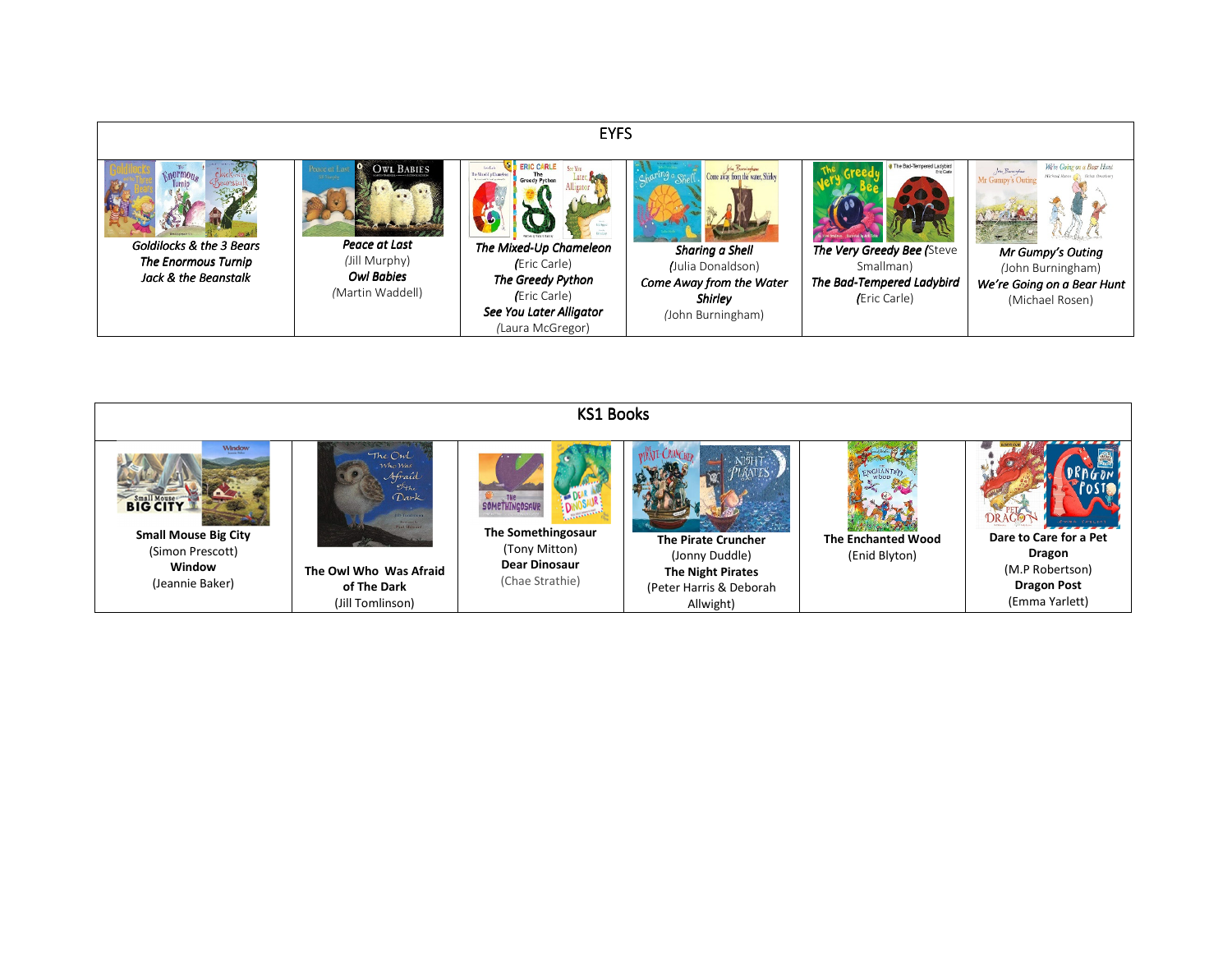| <b>KS2 Books</b><br>$Yr3-6$                                                                     |                                                                            |                                                                                                       |                                                                       |                                                                                                    |                                                                 |
|-------------------------------------------------------------------------------------------------|----------------------------------------------------------------------------|-------------------------------------------------------------------------------------------------------|-----------------------------------------------------------------------|----------------------------------------------------------------------------------------------------|-----------------------------------------------------------------|
| Ted Hughes<br>the Iron<br><b>Wgù</b><br>Ironman<br>(Ted Hughes)                                 | Stig of the Dump<br>(Clive King)                                           | PHILIP<br>Firework-Makers Daughter<br>(Philip Pullman)                                                | DALMATIANS<br>101 Dalmatians<br>(Dodie Smith)                         | <b>Alexis Deacon</b><br><b>BEEGU</b><br>Beegu<br>(Alexis Deacon)                                   | Sky Hawk<br>(Gill Lewis)                                        |
| J.K. ROWLING<br><b>HARRY POPTE</b><br>Harry Potter Chamber of<br><b>Secrets</b><br>(JK Rowling) | <b>CRESSIDA COWEI</b><br>How to Train Your<br>Dragon?<br>(Cressida Cowell) | The Hobbit<br>(JRR Tolkien)                                                                           | <b>SHIPHIA CALTROLL</b><br>The Secrets of a Sun God<br>(Emma Carroll) | Tom's<br>Midnight<br>Garden<br>PHILIPPA PEARCE<br><b>Toms Midnight Garden</b><br>(Philippa Pearce) | David Almono<br><b>Skellig</b><br>(David Almond)                |
| blackman<br>Pig Heart Boy<br>(Malorie Blackman)                                                 | OGHFA<br><b>DETER RILNZ</b><br>Cogheart<br>(Peter Bunzi)                   | <b>ILE CALL OF THE WE</b><br>Call of the Wild<br>(Jack London)<br>Northern Lights<br>(Philip Pullman) | Goodnight Mister Tom<br>(Michelle Magorian)                           | inles<br>Holes<br>(Louis Sachar)                                                                   | Around the World in<br><b>Eighty Days (Penguin</b><br>Classics) |